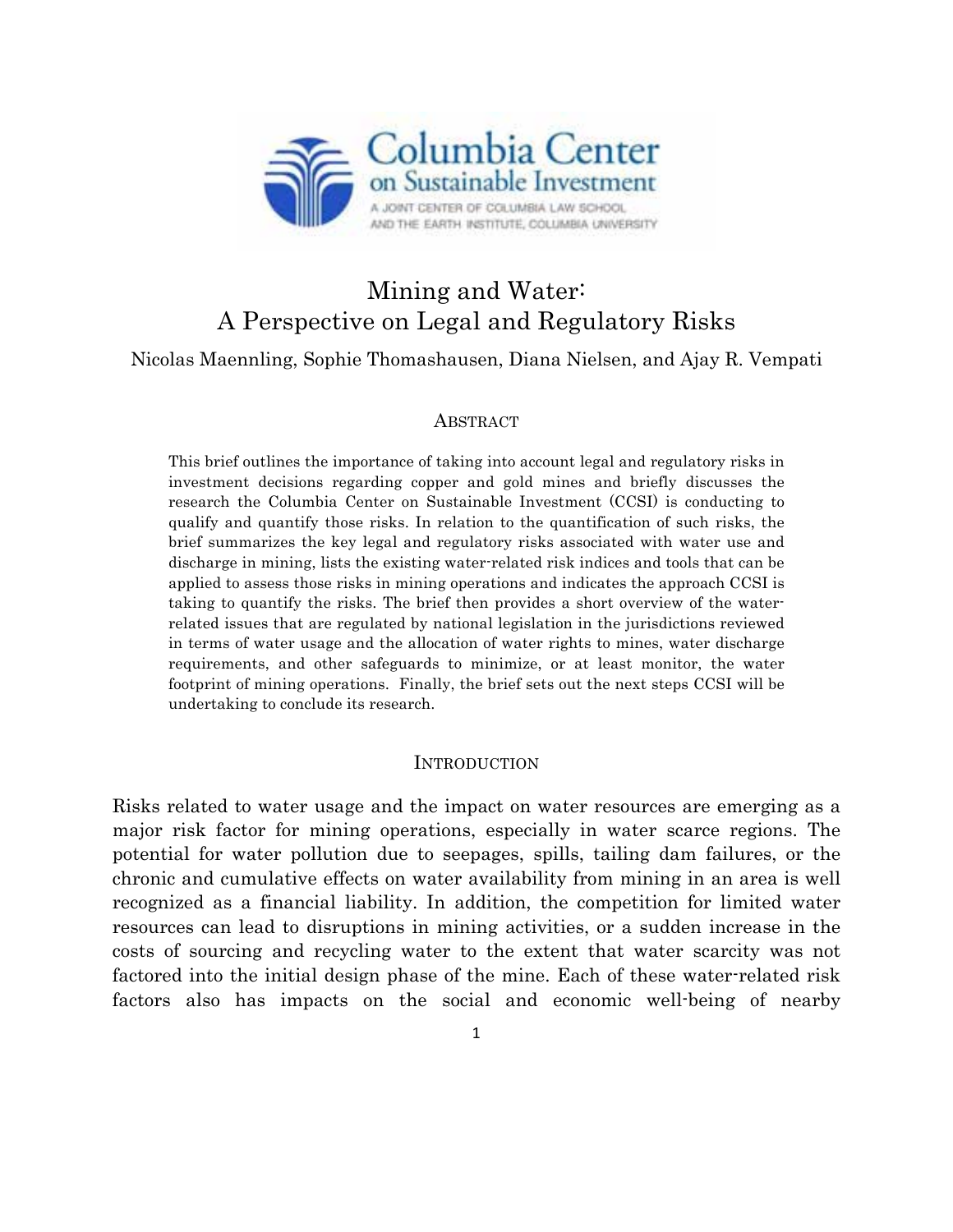

communities who rely on the same sources of water for farming and household use. Unanticipated regulatory actions penalizing mines or halting their operations, as well as potential social conflict with the affected communities emerge as concerns.

To address these challenges, this project holistically examines financial risks posed by water to mining operations from a physical, financial, regulatory, and social perspective.

This paper provides an overview of the relationship between water-related regulatory drivers and their impact on a min's financial performance from an investor perspective. It does so by providing a brief qualitative review of the legal and regulatory frameworks governing water usage and discharge in the mining sector in nine jurisdictions and how robust the enforcement mechanics are in each jurisdiction to monitor and enforce compliance. The qualitative data are further quantified to allow easy comparisons across jurisdictions and to integrate the regulatory data into financial analyses – a key feature necessary to integrate CCSI's findings into the broader research project between Columbia University and Norges Bank Investment Management on "Mining & Water Risk: Diagnosis, benchmarking, and quantitative analysis of financial impacts".

#### 1. IMPORTANCE OF LEGAL AND REGULATORY RISK

Legal and regulatory risk – the risk that a change in laws and regulations will materially impact a business – plays an important role for businesses when making investment decisions. Legal changes may impact the rate of return that the investment decision was based upon and may even make projects unviable from a financial perspective.

In the mining sector, the robustness, certainty, clarity, and efficiency of regulations imposed on water use and discharge by mines can have an important impact on the financial viability of mines, given that water is a vital input for each stage of the mining process. In particular, water is required for dust suppression, ore beneficiation/ concentration, the transportation of concentrates to delivery or export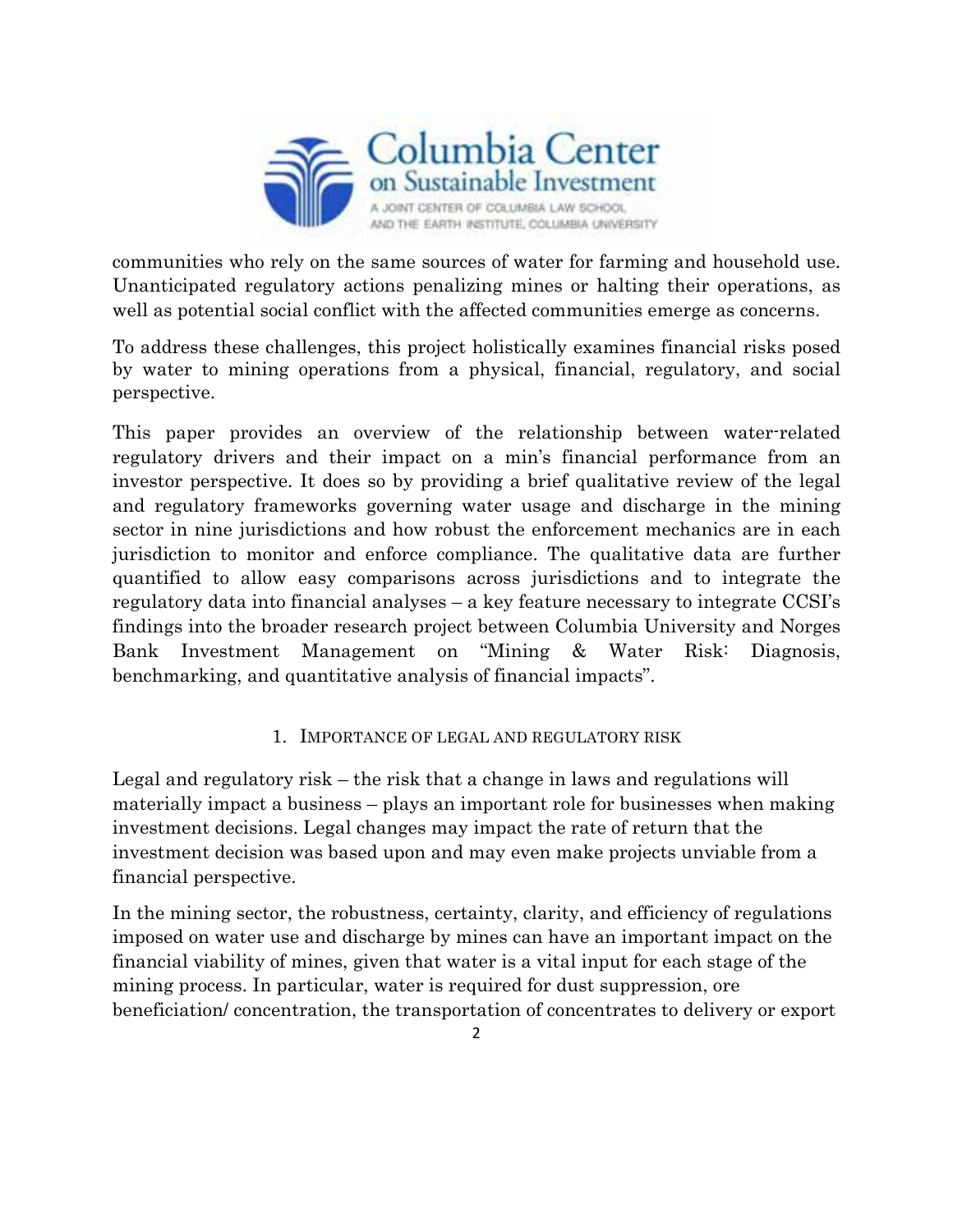

terminals, water cooling during the refining process, and consumption for the mine workers. In addition, mining operations can also adversely affect surrounding water courses through run off, seepages, and permitted discharges during all life cycles of mining operations as set out in table 1.

Unless compliance with more stringent water standards is built into the design and management practices of a mine, changes to the regulatory regime that affect the water-related risks listed in table 1 once a mine is operational will lead to higher capital and/or operating costs and, in extreme cases, can lead to a temporary or permanent shutdown of the mine if it is unable to comply, or its operations have resulted in environmental damage and/or social conflict arising from its impact on surrounding water sources.

An example of a change in water regulation that will, if enacted, have an adverse financial impact on mining projects is Chile's draft bill that would make it mandatory for mining projects that consume more than 150 liters per second of water to source all their water from their sea. The costs this regulation will impose, if enacted, is potentially high on mines that do not already source water from the Pacific Ocean. It will require high upfront capital investments to transport the required quantity of water from the sea to the mining operations and to construct desalination plants to treat some of the water. For example, the desalination plant that was recently constructed to service Chile's Escondida mine required a capital investment of US\$3.4 billion.1 Operating costs will also increase significantly due to the increased amounts of energy required to operate the desalination process and pump large quantities of water from the Pacific Ocean to their operations. According to a recent Morgan Stanley study on the use of desalination plants in copper mining, the cost of operating a desalination plant amounts to between US\$77-\$108/ton of copper produced. <sup>2</sup> Combined, the study estimates, these additional costs will require an uplift of US\$395-515 on earnings before interest and

<sup>&</sup>lt;sup>1</sup> Reuters (July 20, 2013) "UPDATE 1 – Huge desalination plant set for Chile's Escondida mine" (access:<br>http://www.reuters.com/article/2013/07/25/chile-escondida-desalination-idUSL1N0FV1GV20130725).

<sup>&</sup>lt;sup>2</sup> Morgan Stanley Research (July 22, 2015), "Metals & Mining and SRI: Copper & water – expensive solutions."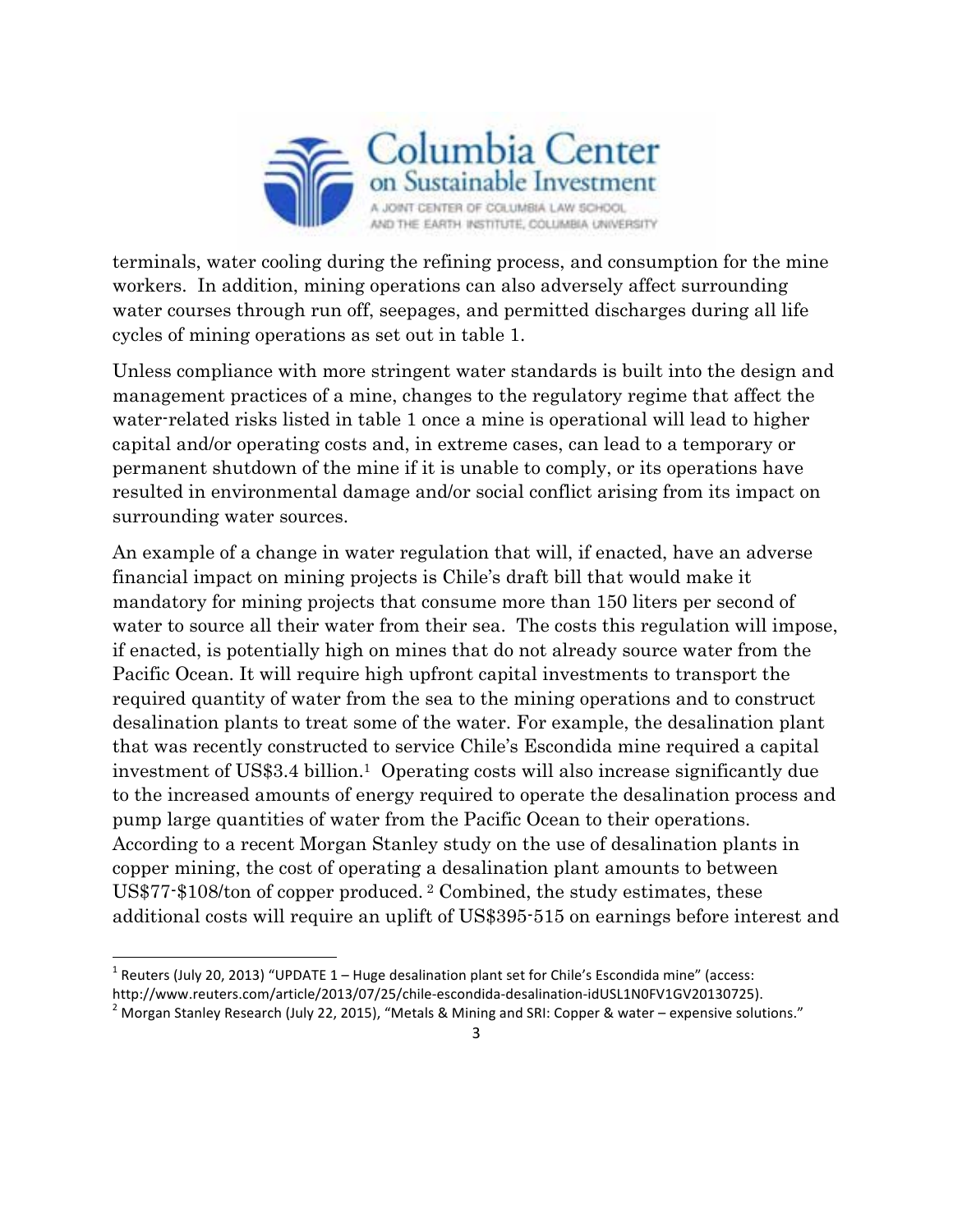

taxes per ton of copper produced, which is equivalent to an incentive price increase of copper by US\$0.18-0.23/lb.

Initial observations from the qualitative reviews also indicate a strong positive correlation between the mining legacies of polluted water and the increasing awareness and concern of climate change-induced extreme weather events and the updating of water laws and imposition of more stringent regulations on the quantity of water that mines get allocated, the quality of water that mines may discharge, and the standards that tailing dams need to comply with in order to avoid spillage.3

| <b>Stage</b>                                                                                                                              | Water related risks                                                                                                                                                                                                                                                                                                                                                                                                                                                            |  |  |  |
|-------------------------------------------------------------------------------------------------------------------------------------------|--------------------------------------------------------------------------------------------------------------------------------------------------------------------------------------------------------------------------------------------------------------------------------------------------------------------------------------------------------------------------------------------------------------------------------------------------------------------------------|--|--|--|
| <b>Exploration/ Site Preparation</b><br>(Surveying, drilling, trench blasting,<br>camp & road construction, mine<br><i>construction</i> ) | Sediment runoff, increased sediment load to surface<br>waters<br>Spills of fuels and other contaminants                                                                                                                                                                                                                                                                                                                                                                        |  |  |  |
| <b>Mineral Extraction</b><br>(Blasting, ore<br>stockpiling,<br>waste<br>piling)                                                           | Chemical contamination of surface and ground<br>$\bullet$<br>waters (mine discharge)<br>Toxicity impacts to organisms (terrestrial & aquatic)<br>Altered landscapes from mine workings (open pits,<br>$\bullet$<br>changes in stream morphology<br>Increased erosion and siltation<br>Altered patterns of drainage and runoff<br>$\bullet$<br>Water consumption<br>Decreased groundwater<br>Reliance on power from water dependent sources<br>$\bullet$<br>(hydro and thermal) |  |  |  |
| Processing                                                                                                                                | Discharge of chemical and other wastes to surface<br>waters                                                                                                                                                                                                                                                                                                                                                                                                                    |  |  |  |

Table 1: Summary of water related risks at different mining stages

 $3$  For example, sustainable water use has been cited as a motivating factor in recently passed water laws in South Africa and Australia. See Godden, L. Water law reform in Australia and South Africa: Sustainability, efficiency and social justice. J. Environ. Law 17, 181 (2005)..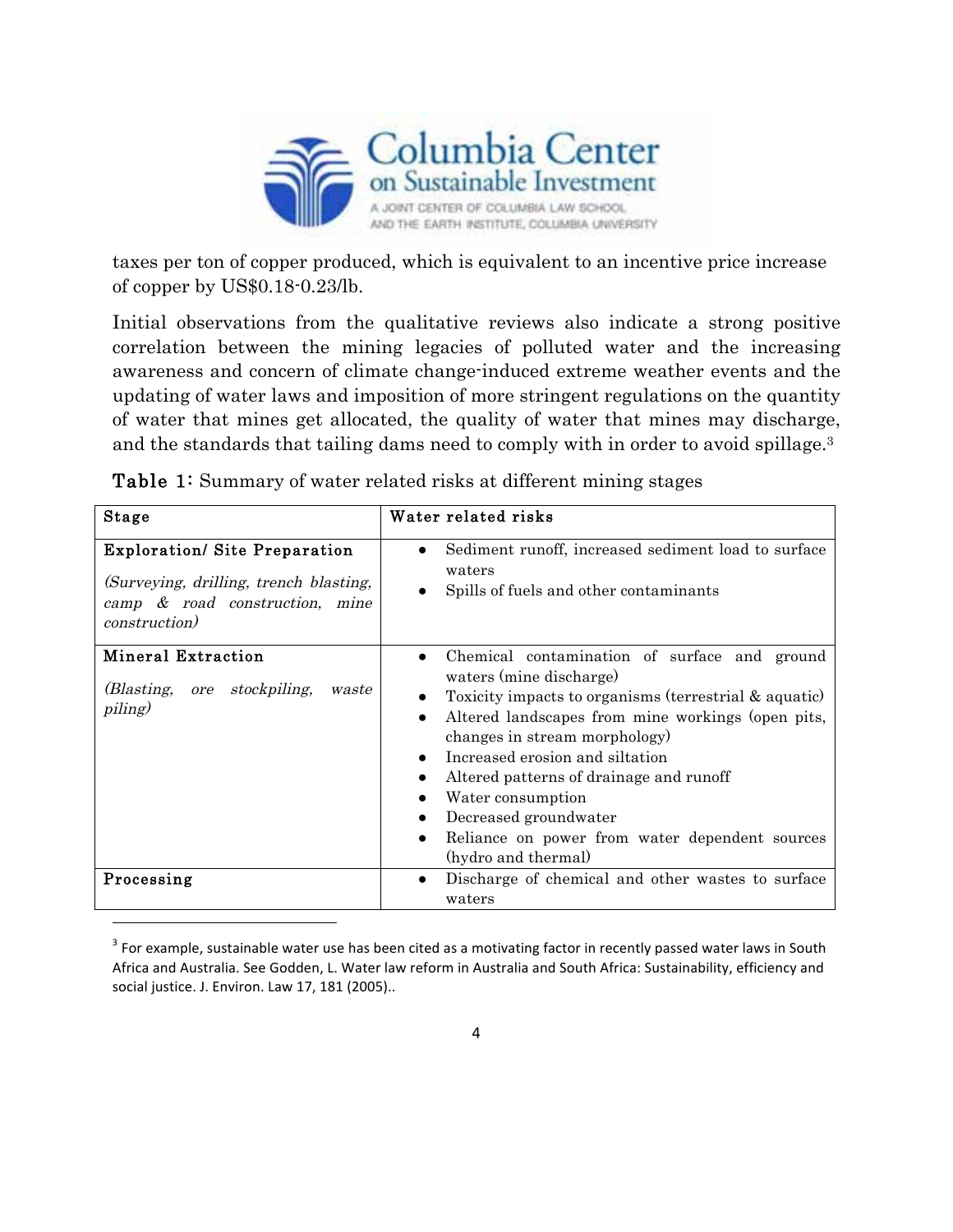

| (Mining, smelting, refining)                                                                | (mineral<br>Water<br>&<br>separation<br>consumption<br>processing)<br>Reliance on power from water dependent sources<br>$\bullet$<br>(hydro and thermal)            |
|---------------------------------------------------------------------------------------------|---------------------------------------------------------------------------------------------------------------------------------------------------------------------|
| <b>Product Transportation</b><br>(Packing & Transportation)                                 | Water consumption (added to ore to facilitate<br>$\bullet$<br>transportation)                                                                                       |
| Mine Closure/ Post operation<br>fencing,<br><i>(revegetation,</i><br>monitoring<br>seepage) | Persistent contaminants in surface and<br>ground<br>water<br>Expensive long term water treatment<br>Persistent toxicity in organisms<br>Permanent landscape changes |

Source: Miranda, M. and Sauer, A. 2010. ―Mine the Gap: Connecting Water Risks and Disclosure in the Mining Sector.*‖* WRI Working Paper. World Resources Institute, Washington, DC

#### 2. EXISTING WATER-RELATED RISK INDICES AND TOOLS

There are various studies and tools that have been developed to capture waterrelated risks. These include:

- Bloomberg, (2015), "Water Risk Valuation Tool: Integrating Natural Capital Limits Into Financial Analysis of Mining Stocks."4
- CDP, (2013), "Metals and Mining: A Sector under Water Pressure: Analysis for Institutional Investors of Critical Issues facing the Industry."5
- Chief Liquidity Series, (2012), "Water-related Materiality Briefings for Financial Institutions, Extractives Sector, Geographies of Australia, Brazil, Canada, China, and South Africa."6
- GEMI Local Water Tool (2015).<sup>7</sup>

 $4$  Available at:

http://www.bloomberg.com/bcause/content/uploads/sites/6/2015/09/Bloomberg\_WRVT\_09162015\_WEB.pdf

<sup>&</sup>lt;sup>5</sup> Available at: https://www.cdp.net/CDPResults/Metals-Mining-sector-under-water-pressure.pdf.<br><sup>6</sup> Available at: http://www.unepfi.org/work\_streams/water/liquidity/.<br><sup>7</sup> GEMI Local Water Tool available at: http://gemi.or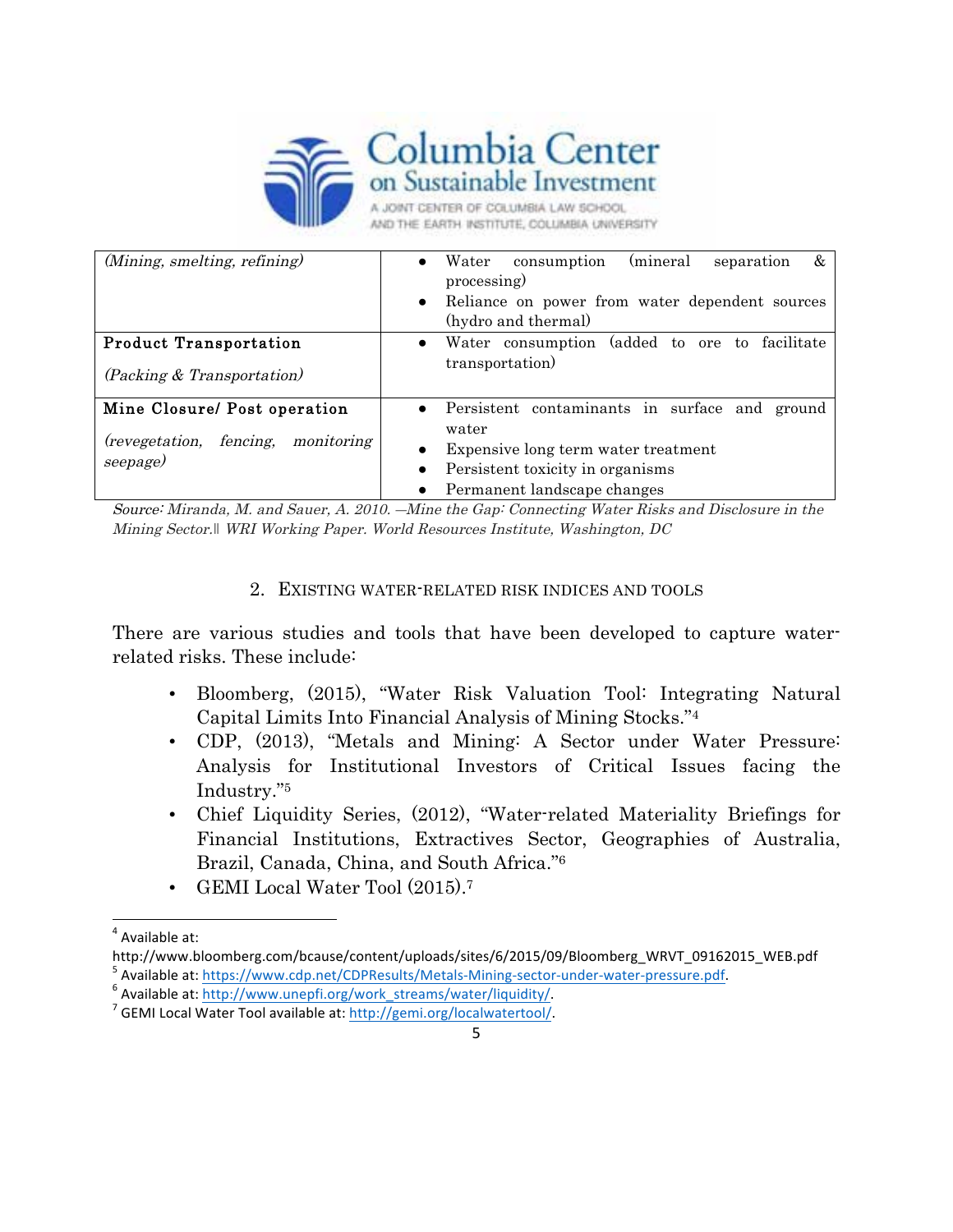

- GRI,(2011), "Sustainability Reporting Guidelines & Mining and Metals Sector Supplement."8
- ICMM (2015), "A Practical Guide to Catchment Based Water Management for Mining and Metals Industry."9
- Lloyd's, (2010), "Global Water Scarcity- Risk and Challenges for Business."10
- Miranda M., Sauer A., (2010), "Mine the Gap: Connecting Water Risks and Disclosure in the Mining Sector."11
- PWC,  $(2011)$ , "The True Value of Water: Best Practices for Managing Water Risks and Opportunities."12
- Reig, et al. (2013), "Aqueduct Water Risk Framework."13
- SASB, (2014), "Metals & Mining Research Brief."<sup>14</sup>
- WBSCD, (2007), "Global Water Tool."15
- WWF, (2011), "Assessing water Risk: A Practical Approach for Financial Institutions."16
- WWF, (2014), "The Water Risk Filter."<sup>17</sup>

Most of the measures listed above focus on aspects of water scarcity and watershed attributes. While some of these tools also try to capture regulatory risks, they tend to be subjective input variables by the user. The Columbia Center on Sustainable Investment (CCSI) is trying to build on these tools and create a more rigorous and

<sup>8</sup> Available at: https://www.globalreporting.org/resourcelibrary/G3-English-Mining-and-Metals-Sector-<br>Supplement.pdf;<br>9 Available at 1:1:

<sup>&</sup>lt;sup>9</sup> Available at: http://www.icmm.com/publications/water-management-guide.<br>
<sup>10</sup> Available at: http://awsassets.panda.org/downloads/lloyds\_global\_water\_scarcity.pdf.<br>
<sup>11</sup> Available at: http://www.wri.org/publication/mine

content/uploads/2014/06/NR0302\_MetalsMining\_2014\_06\_24\_Industry\_Brief.pdf.<br>
<sup>15</sup> Available at: http://www.wbcsd.org/work-program/sector-projects/water/global-water-tool.aspx;<br>
<sup>16</sup> Available at: https://www.deginvest.de/DE

WWFERISCHLIFT Available at: http://waterriskfilter.panda.org/.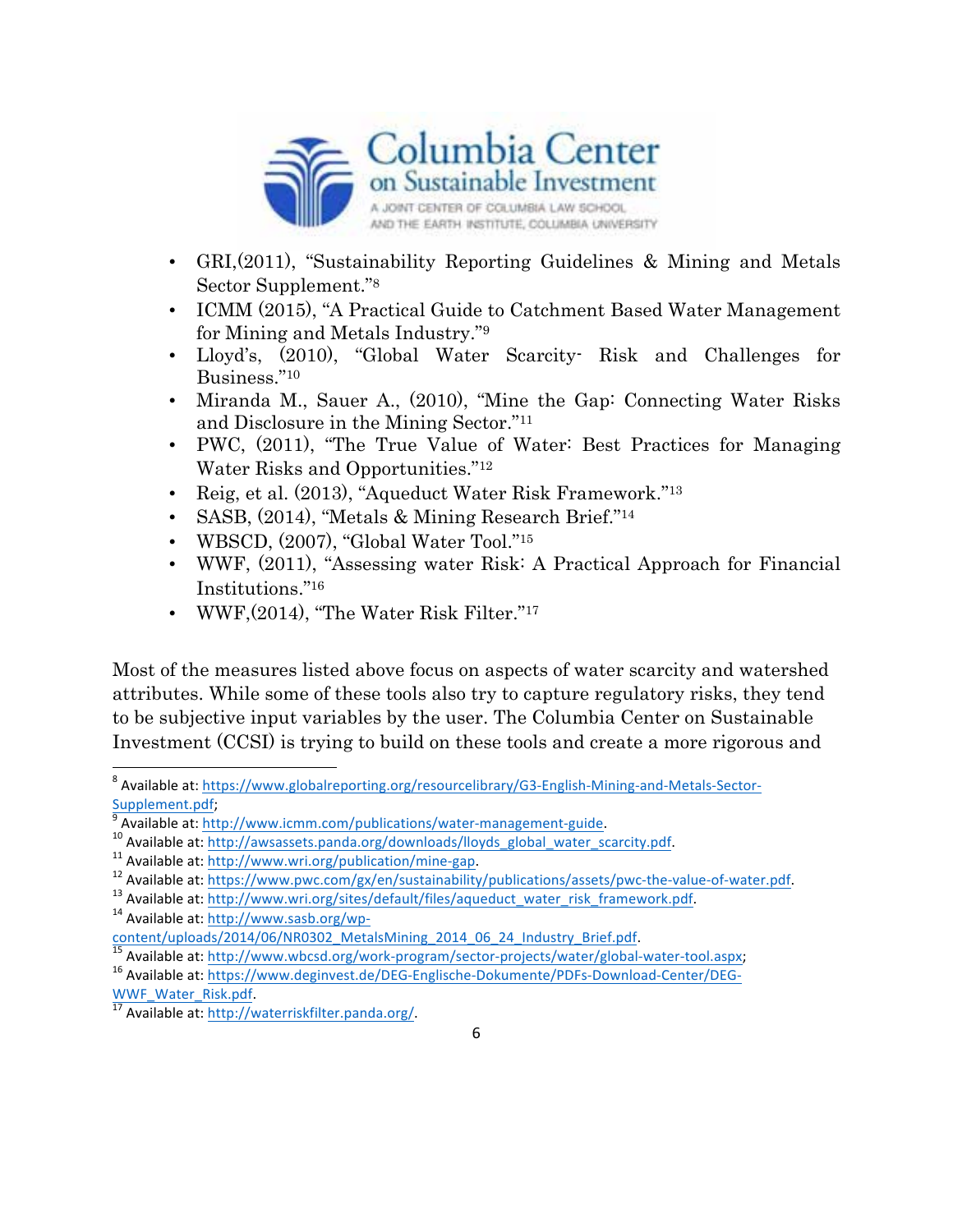

methodological approach to determine the water-related regulatory risks. Section 4 outlines this approach.

# 3. MAPPING OUT LEGISLATIVE AND REGULATORY MECHANISMS GOVERNING MINE-WATER USE AND DISCHARGE

CCSI has reviewed the laws and regulations governing water usage and discharge in mining activities in 8 jurisdictions in 6 countries, including Australia, Canada (British Columbia), Chile, China, Peru, South Africa, and the United States (Arizona and New Mexico). This section provides a brief overview of some of the observations made during the review. The accompanying excel spreadsheet provides a more detailed comparison.

# a. Water Allocation

While mining licenses, permits, or development agreements in some countries include a right to source the water required for a mine's operations, most of the jurisdictions reviewed for the purposes of this project require a water authority to separately determine the quantity of water a mining operation may source from underground or surface water sources (excluding from precipitation). In some jurisdictions, the mining company is required to apply for a water permit once it has obtained a mining permit. In others, the quantity of water a mine may extract from surrounding underground and surface water sources is dependent on the results of an environmental impact assessment which may or may not be required as a precondition to obtaining a mining permit or commencing operations. Depending on the constitutional structure of a country and how decentralized it is, the relevant water authority tends to operate at a state or provincial level, with processes for water allocation differing between states/ provinces within the same national jurisdiction, albeit subject to national legislation.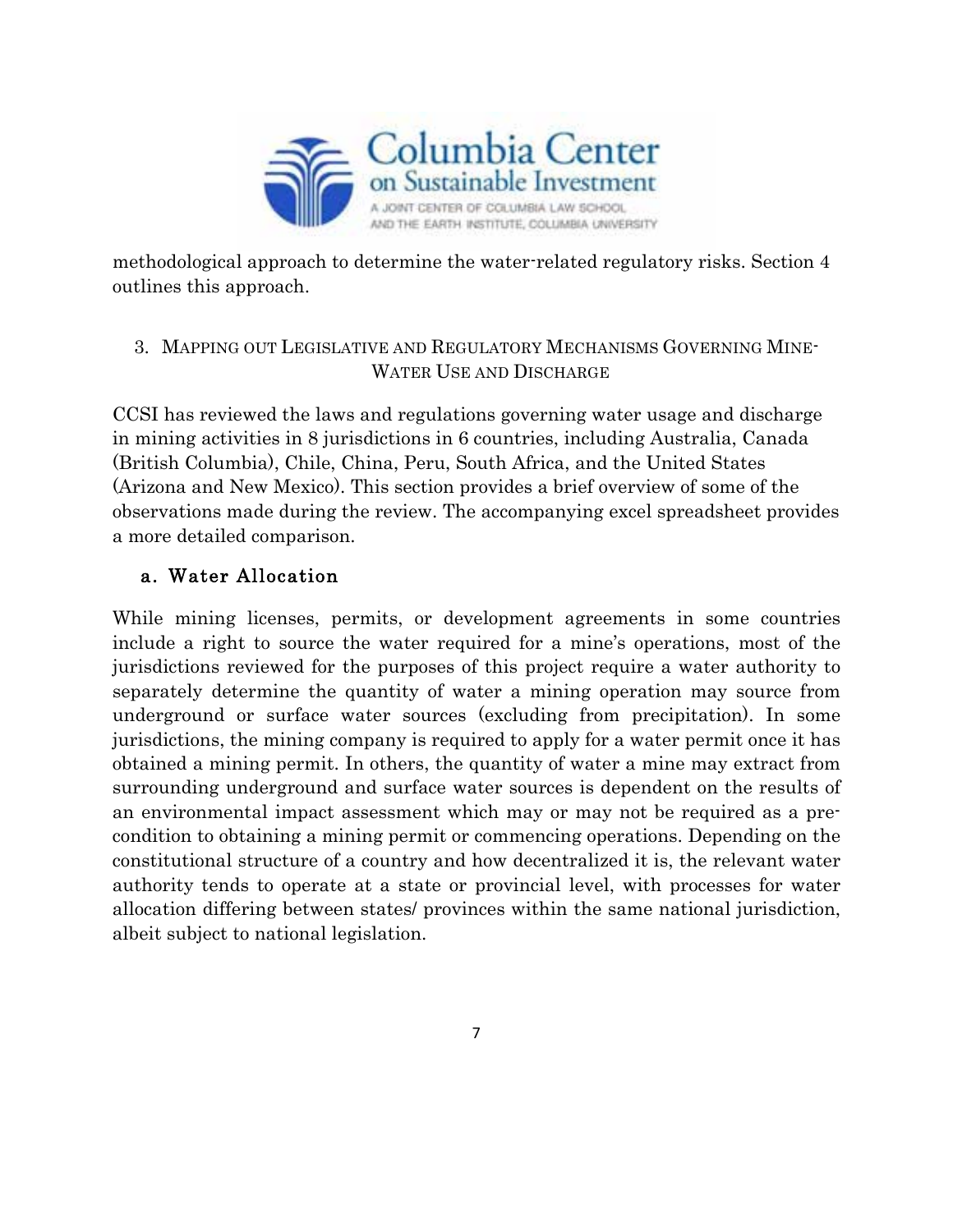

#### Environmental considerations in the allocation of water rights

In some jurisdictions such as Canada, water allocation permit processes analyze the potential future negative impacts of water use on the quality of surrounding watercourses. If a proposed water use is deemed likely to have a negative impact on water quality, the mining company may be required to demonstrate a plan for mitigating the identified negative impacts on water quality. In the province of British Columbia, for example, if the use or diversion of water is likely to result in an adverse impact on water quality, the authority granting the water use license may require the mining company to submit a plan with proposed mitigation measures before a water use permit is issued. Civil society may also have an opportunity to provide input in the water allocation approval process as is the case in Chile. There, once the environmental approval process is finalized, a nearby community may decide to contest the application, which can delay the development of a mine for several years or half mine development or expansion altogether.

#### Restrictions on the length and scope of a water permit

 

In some jurisdictions, water is allocated for a specific use and timeframe; in others, water rights may be perpetual and/or tradable on an open market. In British Columbia, for example, water use rights are granted for a particular purpose for a period of time up to forty years, which does not necessarily correspond to the duration of a mining permit.18 By contrast, under the prior appropriation doctrine in some U.S. states such as New Mexico, water use rights for beneficial uses (which mining is considered to be) may continue perpetually (in the absence of an interruption in water use and as long as the water is used for the purpose stated in the initial water use application). Similarly, in Chile, water use rights for the abstraction of water from underground or surface water sources are perpetual and

 $18$  Thus far, limited information has been found indicating a correlation between water allocation permitting and mine permitting. In prior appropriation jurisdictions, there is no correlation found between mining and water allocation; it is not clear if non-prior allocation water regime jurisdictions attempt to coordinate the length of water allocation permits and mine permits.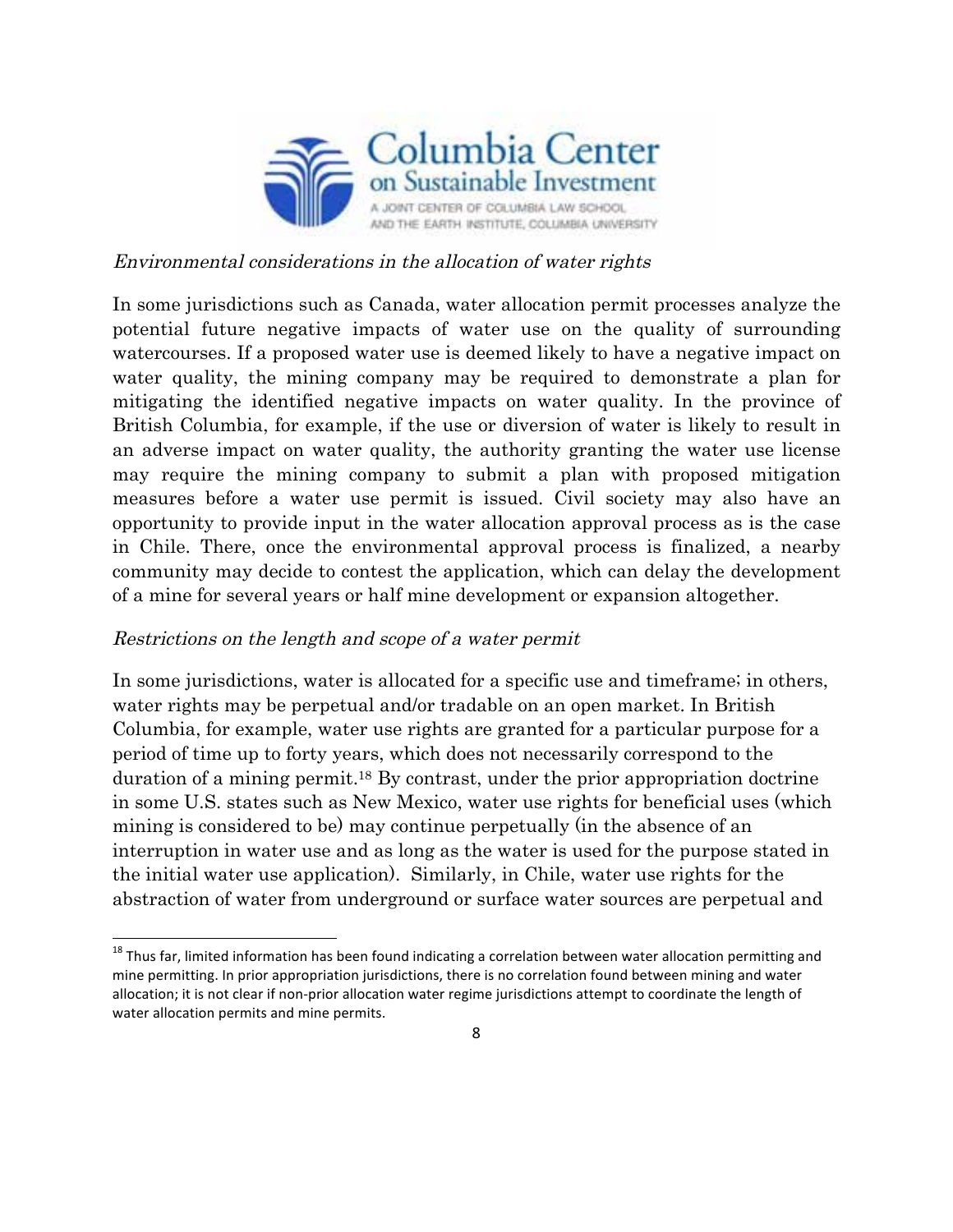

are not restricted to a particular use so that such water use rights can be purchased on an open market. Increasingly, this has resulted in mining companies purchasing additional water use rights from farmers and other water use right holders where the water allocations they have been granted are insufficient to meet the water needs of their operations.19

### Changes to water allocations

 

Some jurisdictions include a prioritization of water users so that, in circumstances where there is insufficient water to meet the needs of all users, water allocations can be varied. CCSI is conducting further research into the legal regimes of each of the jurisdictions to assess under which circumstances in law, if at all, relevant local environmental, water, or mining authorities may alter the water allocation originally granted to a mining operation.

### Water tariffs

In some jurisdictions mining companies must pay for fresh water used, while in others there is no tariff associated with water use. Under Peru's water law, for example, mining companies must pay a tariff for water use at a set by the relevant local authority. In the state of Arizona, the Arizona Department of Water Resources sets tariffs for water use, whereas in New Mexico, there is no cost associated with the amount of water used. In jurisdictions with an uncertain regulatory framework, there may be a potential financial risk associated with the requirement to pay for water to the extent that the imposition or amount of such tariff can be set arbitrarily.

 $19$  More data collection is needed on the amount of time required to obtain a permit and the process for renewing water use permits.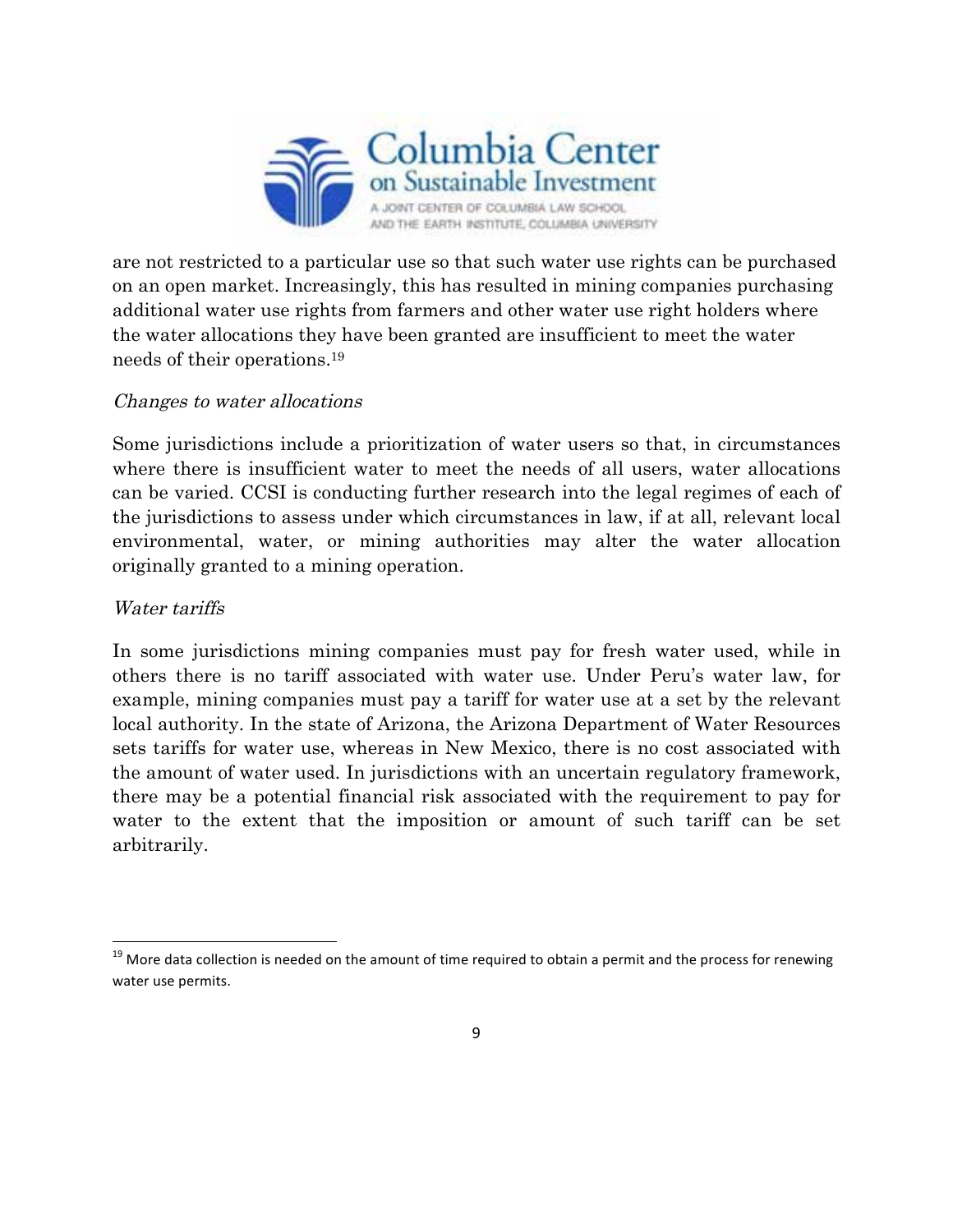

#### Encouraging efficient water use

The majority of jurisdictions reviewed have some legislation aimed at incentivizing mining operations (and other water users) to limit their fresh water intake by recycling water. This is generally done by limiting the amount of fresh water mining companies are permitted to extract from underground and/or surface water sources, and/or by requiring mining companies to implement water efficient processes at the design phase of a mine – though specific standards are really included in regulations. South Africa's National Environmental Management Act, for example, encourages the efficient use of water, including recycling, but does not state specific standards or mine design requirements. More drastically and as mentioned above, there is pending legislation in Chile that will require mining companies to utilize seawater instead of fresh water for copper and gold mining operations.

Overall, enforcement capacity related to violations of water quantity allocations is weak. This is in part due to the technical difficulties associated with monitoring water source flows. As such, reporting requirements and the processes associated with compiling an environmental impact assessment/ statement and carrying out required monitoring are of increased importance in preventing community conflicts related to water allocation. Further research is being conducted into enforcement capacity to determine how, if at all, the institutional strength of the enforcement agency and the quantity and severity of fines or other punitive measures can be quantified as a risk for the purposes of this project.

# b. Water Quality

Most jurisdictions limit the types and concentrations of contaminants that can be discharged into the environment, including surrounding water sources. To regulate such discharges, pollutant discharge permits are generally required for mining operations. While some jurisdictions require only a general permit for mining discharges, others require multiple permits for the discharge of pollutants into different types of water sources. For example, in China mining companies must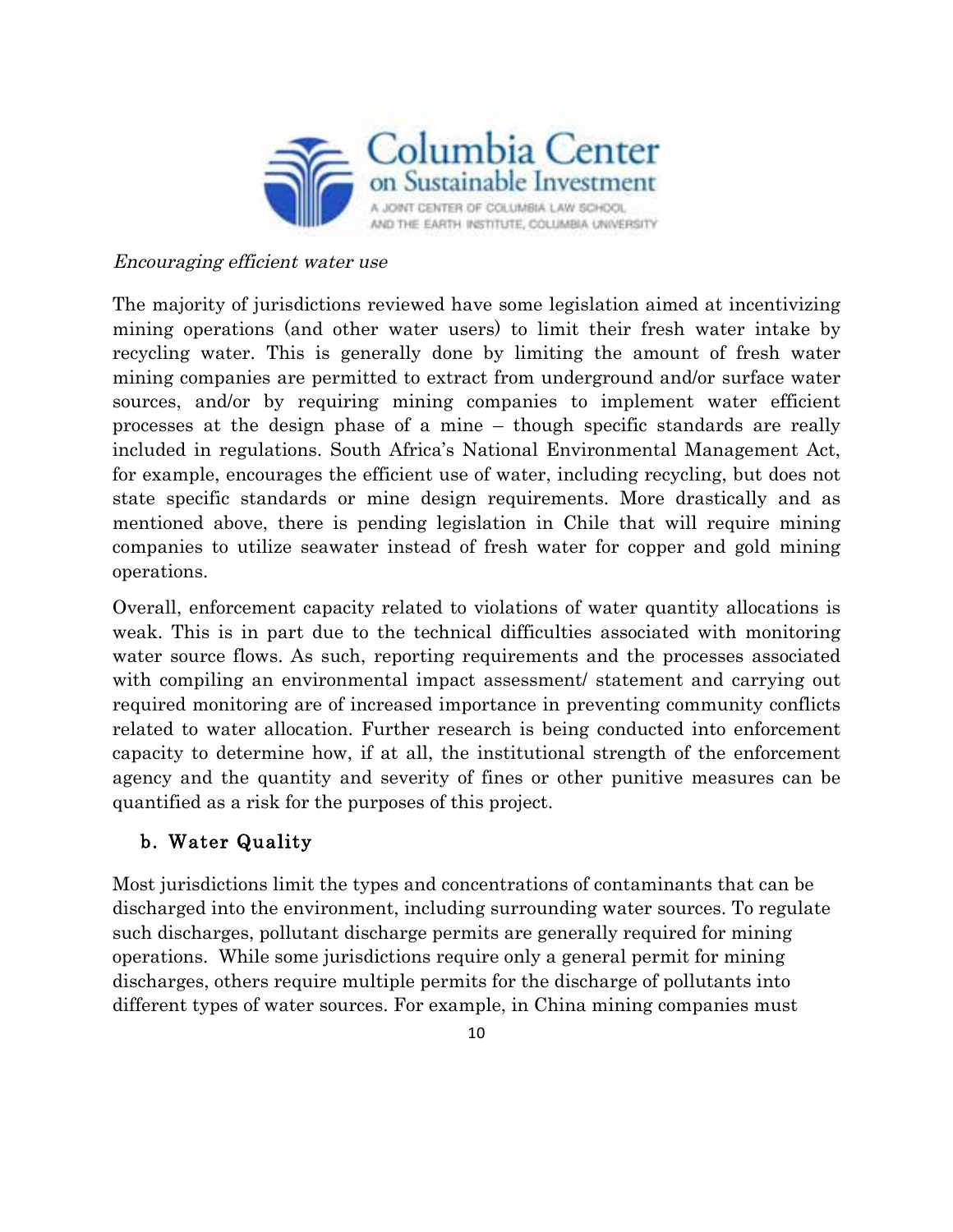

secure a general permit for pollutant discharge that covers all environmental discharges. In Arizona, on the other hand, mining companies must obtain separate permits for the different categories of surrounding water sources (aquifers, surface water, or groundwater) that may be impacted by the mining operations. In addition, as is the case in British Columbia, environmental impact assessments required as a condition to obtaining a mine permit require detailed descriptions of expected pollutants discharged in surrounding water sources, as well as plans to mitigate water quality disruption.

In most jurisdictions reviewed, mining companies are required to design their operations in a way that minimizes environmental risks such as leakages from tailings dams or other waste rock impoundments. For example, in British Columbia, mining companies must provide a detailed description of how they will manage tailings and why they chose this approach during the mine's baseline environmental impact assessment. Other jurisdictions, such as South Africa, provide specific requirements for the technical design of tailing ponds.

# c. Post-Mine Closure Obligations

In addition to limitations on the discharge of contaminants during the life of a mine, the legislation in most of the jurisdictions reviewed requires mining companies to take measures to mitigate the environmental impact of mines – such as from acid mine drainage after a mine ceases to operate. In Arizona, for example, copper mines must incorporate acid drainage mitigation plans into their overall post-mine closure plan. In New Mexico, copper mines must construct impoundments containing leach solutions according to design requirements established by the state Water Quality Control Commission; these requirements are meant to ensure against impoundment overflow and water contamination to accommodate rainfall and surface water levels up to those expected during a one hundred year flood.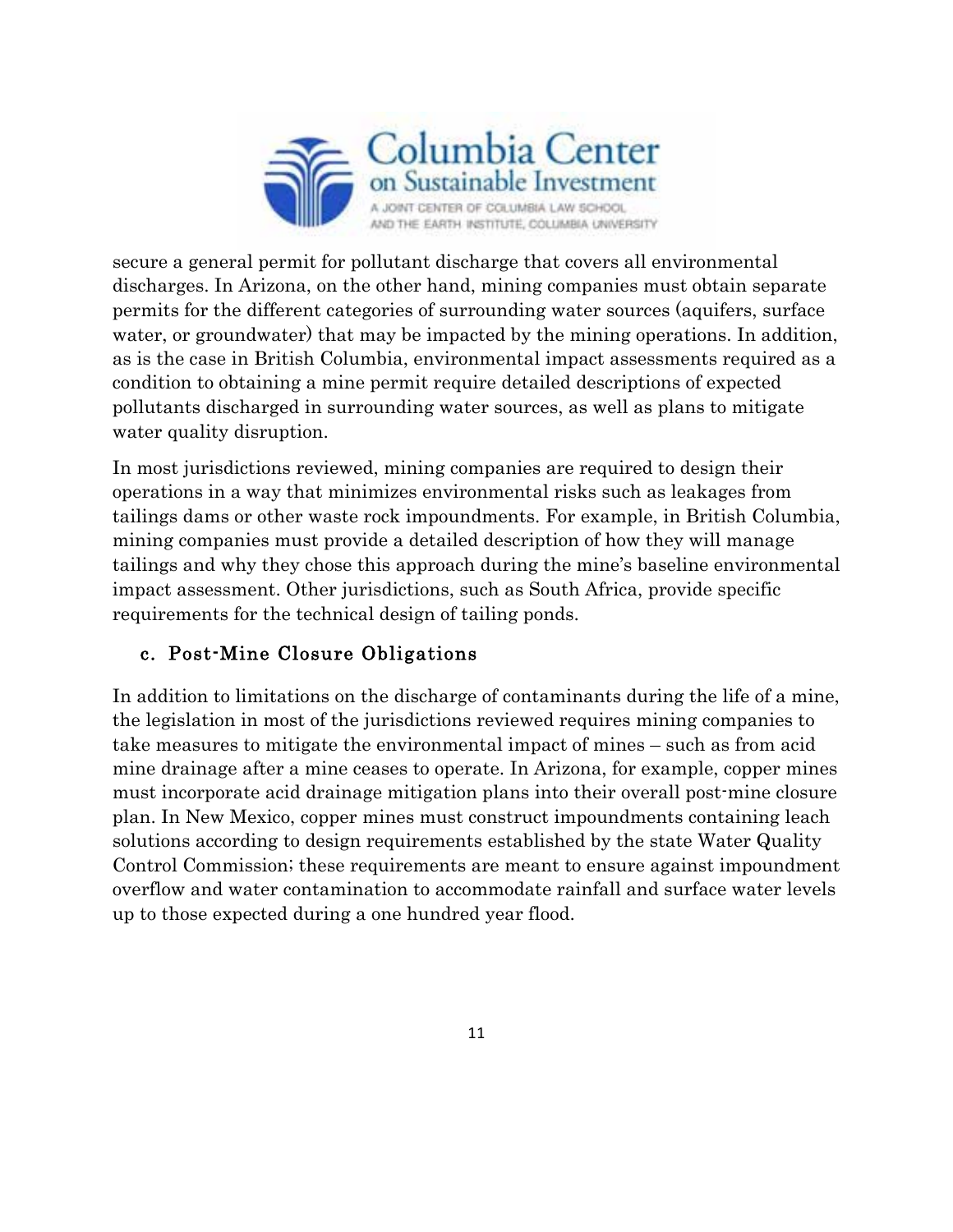

|                                     | British Columbia/Canada                                                                                                                                                                                                                                                                    | 5. Africa                                                                                                                                                                                                                                                                                                                                                                                                                                                                                                                                                                | <b>Chile</b>                                                                                                                                                                                                                                                                                                                                                                                                                  | Arizona/US                                                                                                                                                                                 | New Mexico/US                                                                                                                                                                                                                                                                                                                                                                                                                                                                                                                       |
|-------------------------------------|--------------------------------------------------------------------------------------------------------------------------------------------------------------------------------------------------------------------------------------------------------------------------------------------|--------------------------------------------------------------------------------------------------------------------------------------------------------------------------------------------------------------------------------------------------------------------------------------------------------------------------------------------------------------------------------------------------------------------------------------------------------------------------------------------------------------------------------------------------------------------------|-------------------------------------------------------------------------------------------------------------------------------------------------------------------------------------------------------------------------------------------------------------------------------------------------------------------------------------------------------------------------------------------------------------------------------|--------------------------------------------------------------------------------------------------------------------------------------------------------------------------------------------|-------------------------------------------------------------------------------------------------------------------------------------------------------------------------------------------------------------------------------------------------------------------------------------------------------------------------------------------------------------------------------------------------------------------------------------------------------------------------------------------------------------------------------------|
| Regulation of Acid Mine<br>Drainage | As part of required environmental<br>assessments, mines must submit<br>management plans for potential<br>project accidents or malfunctions.<br>Sych accidents or mail uncliens<br>include but are not limited to acid or<br>metal laaching downstream of<br>reservoirs.<br><b>TTTD</b> com | The Disaster Management Act of<br>2002 is one instrument which<br>regulators can use to deal with acid."<br>mine drainage. The MPROA is<br>another piece of legislation that<br>deals with acid mine drainage. It<br>provides in section 39(1)[d] that a<br>sing ansalideries at series<br>environment to its original state<br>before slocing. It further plates an.<br>environmental damage<br>responsibility on millies. Directors of<br>mines can be held personally liable<br>for environmental degradation such<br>as mine chainage under the MPRDA.<br>(538) 371. | There are no specific regulations.<br>regarding acid mine drainage.<br>However, Supreme Decree 148<br>sets aut that if the Public Health<br>Authority classifies the acid mine<br>chairuse se a futerdout words. it<br>can soply all regulations of this<br>Supreme Decree and, in that<br>sense, it can obligate the mining<br>nampany to create a specific plan<br>to manage this type of drainage.<br>IS A LIVE CONTRACTOR | Eagoer mines must submit post-<br>mine dosure plans (pursuant to:<br>20.6.7.33 NIMAC), these should<br>datal plans for mitigating such<br>anying member effects as add.<br><b>STAINABE</b> | For copper mines, all waste rock stored.<br>deposited or disposed of at a copper min<br>facility shall be evaluated for its potential<br>to generate acid and to release were?<br>contaminants at levels in excess of the<br>standards of 20.6.2.3103 MAIAC. A plant<br>for determining the potential of the<br>material to release weter conteminants.<br>and the method for such evaluations sha<br>ha submitted to the daspronant for<br>approval in a material characterization<br>00m 00 5.7 211 1000 1000 1000<br>tan soo san |

In some jurisdictions, a post-mine closure plan to minimize water contamination at the end of a mine's life must be submitted and approved by the relevant environmental authority as a condition for the approval of a mine-operating permit. Environmental impact assessments are generally also required to assess postclosure environmental risks and how these should be addressed/ mitigated.

In some jurisdictions, mining companies are required to return the mine site area and associated waterways to their original condition. This is usually assessed on the basis of a baseline established during the initial environmental impact assessment. For example, in British Columbia, a post-mine closure plan must ensure watercourses are reclaimed to a condition such that drainage is restored either to original watercourses or to new watercourses that will sustain themselves without maintenance, and the level of productive capacity must not be less than existed prior to the start of mining operations. However, in other jurisdictions, requirements are more open ended. In New Mexico, for example, mines are required to prepare a mine closure plan to ensure the reclamation of the physical environment of the permit area to a condition that allows for the re-establishment of a self-sustaining ecosystem on the permit area following mine closure.

In some jurisdictions, the post-mine closure plan also requires mining companies to prepare a budget for the implementation of the plan and provide a financial security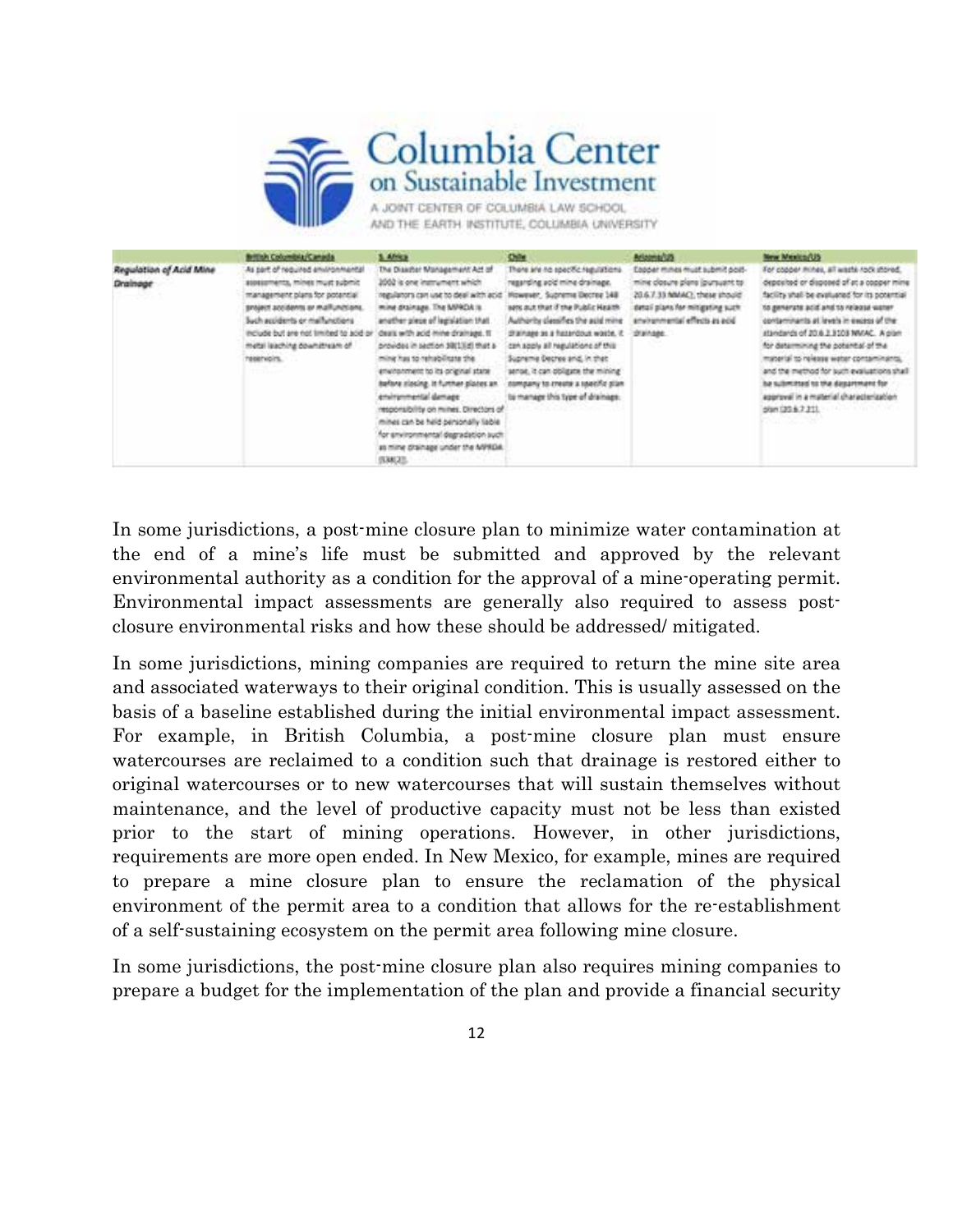

or bond for the entirety of the anticipated cost of post-mine closure actions. However, there are differences among the jurisdictions reviewed as to who certifies the anticipated cost, the extent to which such amount is negotiable, and for how long the security or bond must be maintained. In South Africa, for example, the bond may be refunded in full once the mine site is certified as having implemented all required post-closure actions. In Arizona, in turn, mining authorities may refund portions of the bond posted as segments of the post-mine closure plan are successfully implemented.

In jurisdictions with post-mine closure requirements, regulations usually stipulate that mining authorities (rather than, or in coordination with, environmental authorities) must monitor the implementation of the post-mine closure plan and ultimately either certify that post-mine closure requirements have been met or order further actions by the mining company. Under the Mines Act and Health, Safety and Reclamation Code of British Columbia, for example, inspection monitoring and maintenance requirements of the mining permit and post-mine closure plan must be met; once they have been fulfilled, mine operators will be released from further obligations under the Mines Act. Under China's Mineral Resource Law, following mine closure, mining companies must prepare a report with information on mining operations, land reclamation and utilization and environmental protection. If the report demonstrates that the mine operator has met all its statutory requirements pertaining to maintenance of the mine site and implementation of a post-mine closure plan, the relevant State authority may approve the mine site as no longer being in operation.

Mining companies remain liable for water quality impacts for some period of time following mine closure. In British Columbia, mining companies remain liable for water quality impacts within the project site for three years following mine closure. In New Mexico, mining companies remain liable for violations of their discharge permits for the duration of that permit.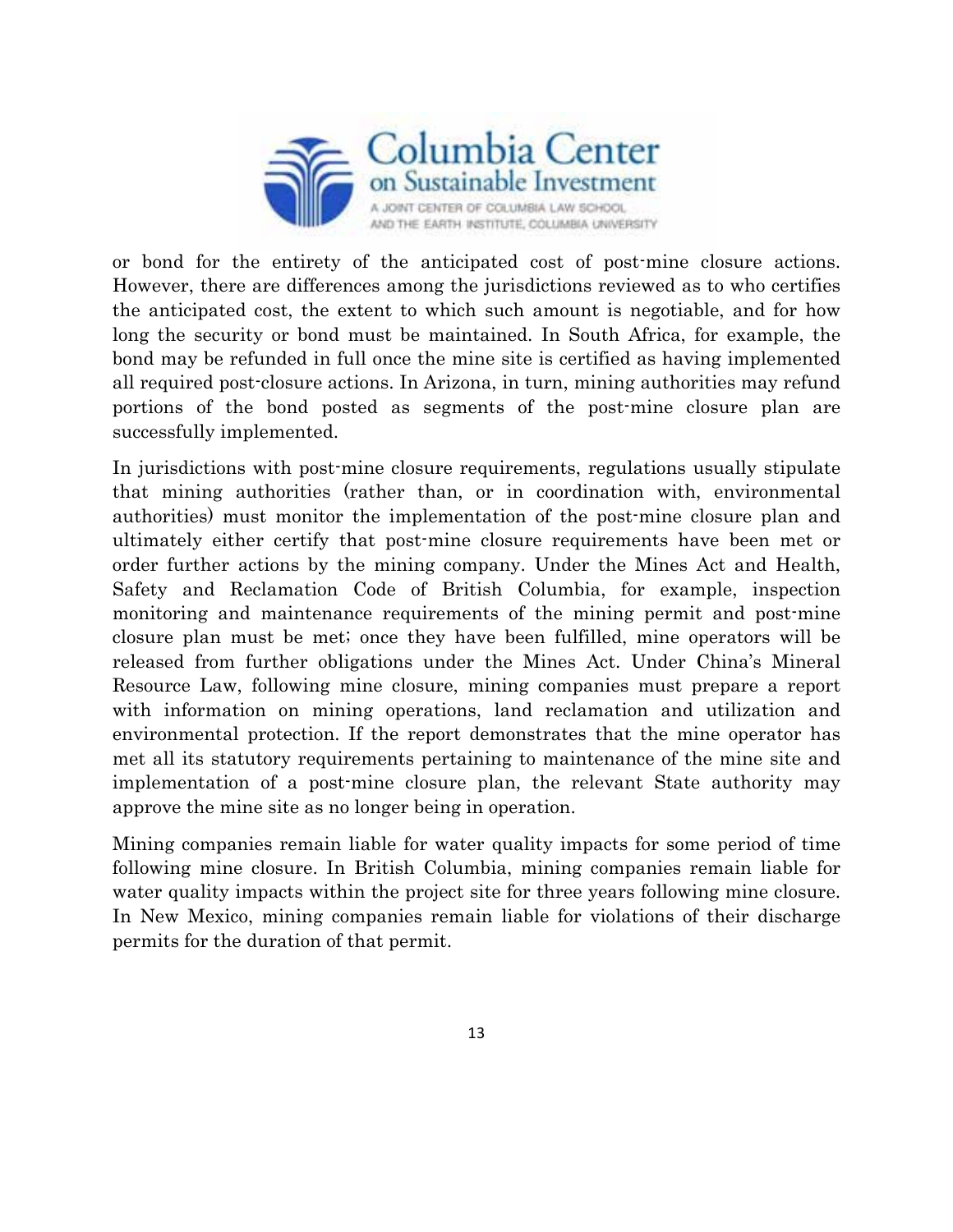

### d. Enforcement Mechanisms

A range of mechanisms aimed at ensuring compliance with water use permits and water quality standards exist across jurisdictions. In Peru, the National Court of Resolution of Hydrological Controversies takes regulatory enforcement actions against mines for infringements on water use or conditions of discharge permits. The Chinese Environmental Protection Authority may order a mine to either limit its production or cease operations if discharge requirements are violated. Environmental legislation in South Africa provides standing to downstream communities and companies affected by polluted water to institute civil action claims against mines responsible for the pollution.

# e. Reporting Obligations

Reporting requirements are generally tied to both water quality permitting and water allocation in the mining, environmental, or water regulations governing mine water use or discharge. Follow up monitoring may be required as part of the environmental impact assessment process, though the enforcement of such monitoring requirements may be weak, particularly where no periodic updates to a mine's environmental impact assessment is required or no baseline environmental or water data has been established. In New Mexico, the Surface Water Quality Board responsible for water discharge permitting also requires mining companies to report on water quality. In Western Australia, the Department of Environmental Protection requires mines to monitor both water quality and the amount of water used in the mining operation. In Chile, mines must submit a site decontamination plan during the environmental impact assessment phase. The Superintendent of Environmental Affairs monitors mines' implementation of the decontamination plan.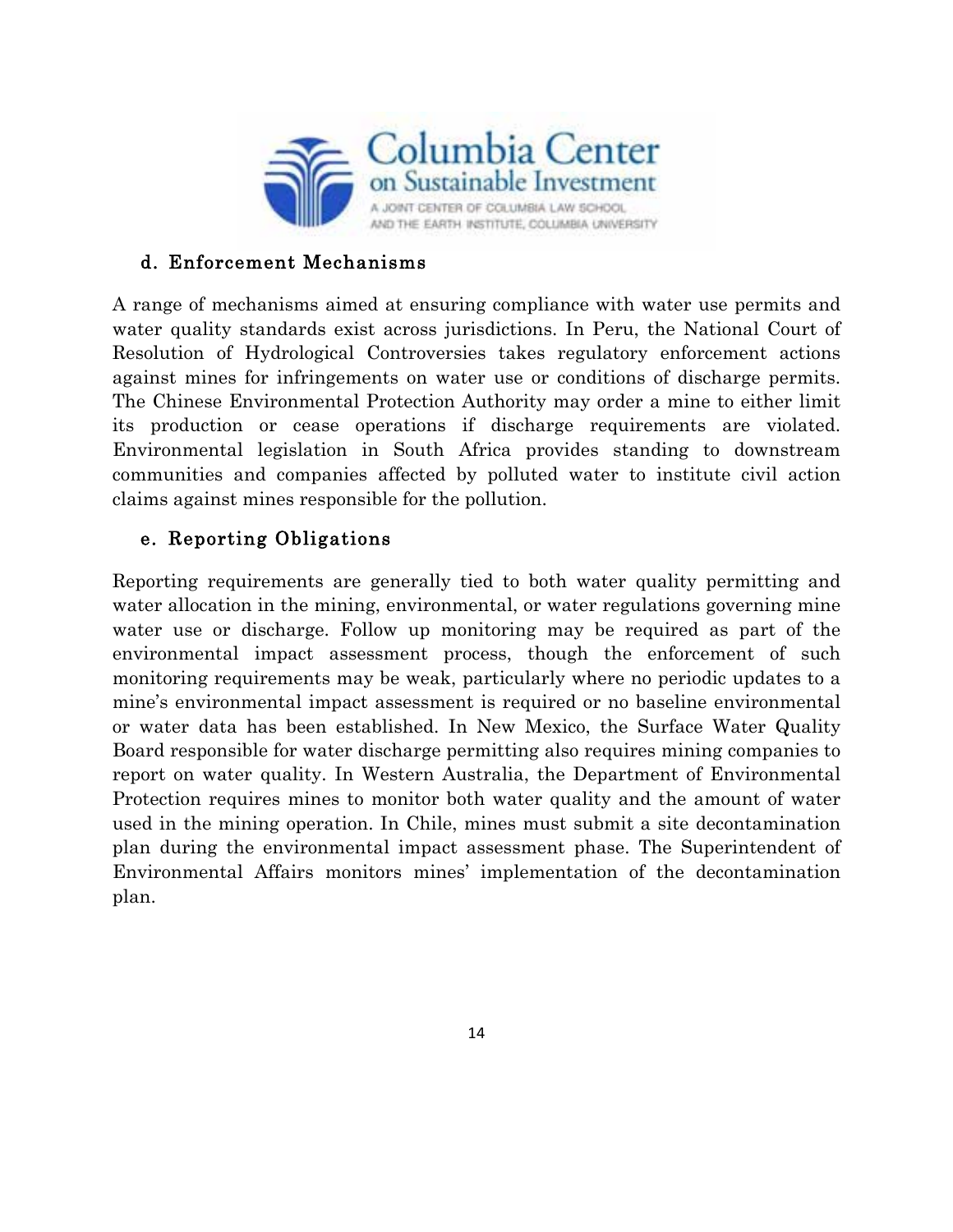

# 4. QUANTIFICATION OF LEGISLATIVE AND REGULATORY MECHANISMS GOVERNING MINE-WATER USE AND DISCHARGE

In order to quantify the qualitative assessment of the regulatory frameworks, CCSI has developed a matrix that will allow for the rating of the regulatory framework. The matrix is based on:

- a) The clarity of the legislation in regard to obtaining water permits and environmental licenses.
- b) The existence of timelines for obtaining permits, clearances and approvals.
- c) The requirement for community consultations in order to receive water licenses and the environmental impact assessment.
- d) The requirement for disaster management plans.
- e) The existence of periodic review mechanisms for the allocation of water quantities.
- f) Standards and restrictions regarding the water consumption and discharge.
- g) The composition of review and monitoring agencies.
- h) The frequency of reporting and monitoring requirements.

More developed and detailed regulatory frameworks will be rated as lower risk for potential changes. So although a more detailed legislation may, for example, require standards and restrictions on water consumption and discharge, which in turn may increase up-front capital expenditure and operating costs, this legislation is less likely to change.

#### 5. NEXT STEPS

To further refine, qualify, and quantify the research undertaken to date, CCSI proposes to undertake the following next steps:

a) Preparation of an in-depth comparative analysis of jurisdictions reviewed: A more in-depth comparative analysis of the legal and regulatory regimes in